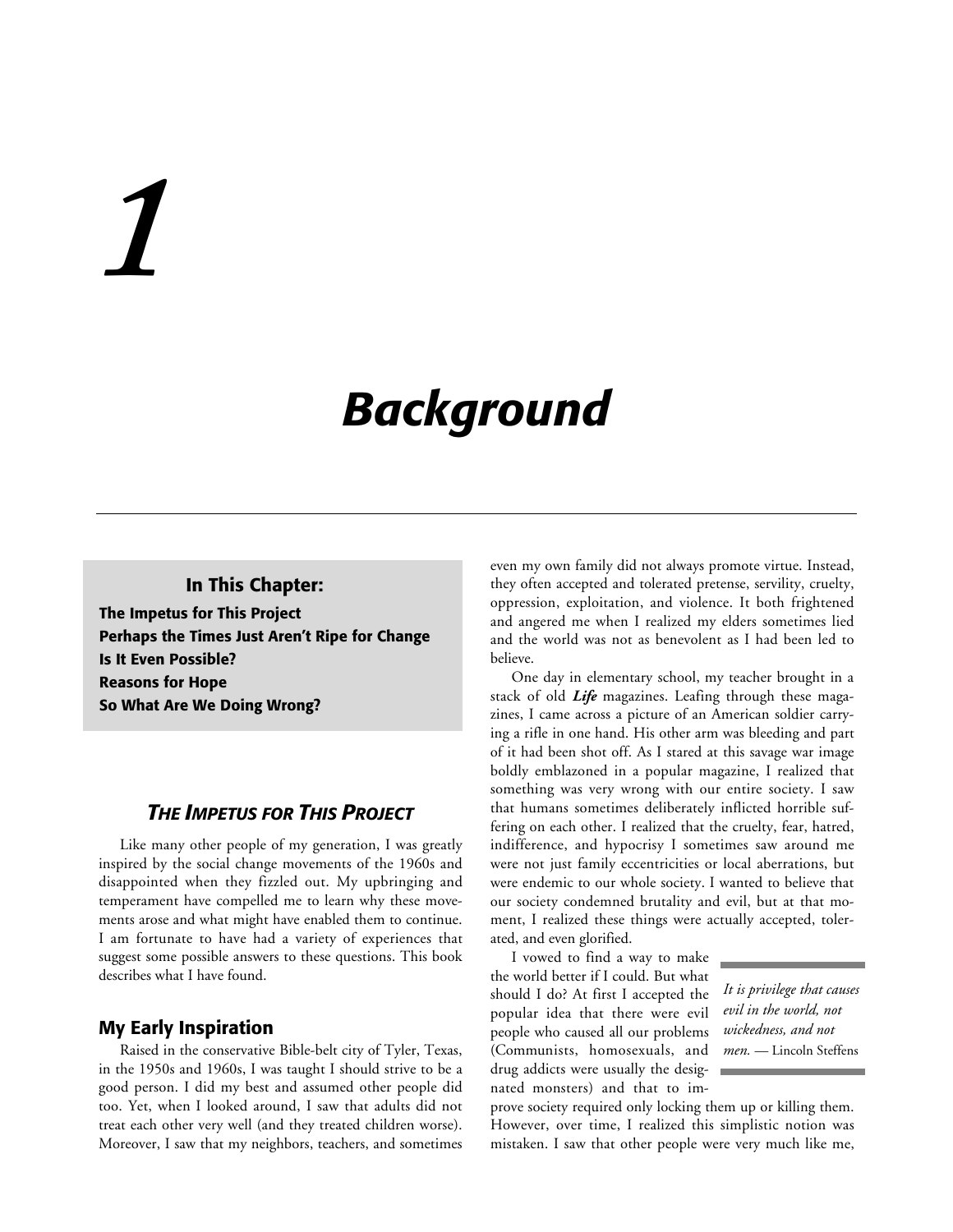not innately good or evil but just human, convulsed by positive and negative forces that propel them one way or another. With this more mature understanding, I realized that creating a good society would require changing these forces so they blew in more positive directions for everyone. So I began to search for ways to shift the forceful winds of society.

#### **The Encouraging Sixties**

As I came of age during the late 1960s and early 1970s, I listened to songs of love and struggle on the radio and watched the many mass movements for political change on TV. The anti-Vietnam war movement, a variety of liberation movements, and the movement to develop cooperative alternatives flourished throughout the nation. Millions of people were passionately fighting for justice and equality. Despite the violence and tragedies of this period, it was a time of great optimism. Hope for the future seemed to encompass our entire society.

In high school, I let my hair grow long, attended memorials for alumni of my school who had died in Vietnam, and wore a black armband for the war dead. I spoke out against racism, wrote letters to the editor of my school paper, and tried to create a community of love and support with my friends. Social change and the potential for creating a better society excited me, but I was also confused and appalled by the violence, hatred, and reckless frenzy that seemed to be a part of progressive change efforts. Though much of what I saw disturbed me, I could also see the potential for remarkable positive change.

#### **The Inspiring Seventies**

As the '60s slid into the '70s, militant rhetoric and revolutionary/apocalyptic posturing grew stale and faded away. Across the country, progressive activists instead quietly implemented many of the ideals formulated and tentatively tested in the '60s.

I remained fascinated by progressive change. However, I was wary of the dishonest and coercive tactics I had seen practiced in electoral politics, and I was critical of the often foolish and misdirected attempts at change that I saw elsewhere. I diligently read books about socialism, feminism, pacifism, humanism, environmentalism, radical education, and anything else I could find that might provide insight into how the world functioned and how to make it better. Still, I stayed on the periphery of most political activity and pursued a conventional career as a mechanical engineer. The depression, anorexia, and suicide of a close friend in 1973 further confused and depressed me, even as it intensified my desire for sweeping change. I was poised for action, but leery of getting involved.

It was not until 1976, in my last year attending Stanford University, that I was drawn into working actively for social change. That year, I moved into a cooperative house with forty-two other students, including several experienced progressive activists with inspiring visions of a good society. These activists worked diligently to implement their ideas — both in the world and in our house. For the first time in my life, I directly experienced what a good society might be like — and I was thoroughly impressed. The goals of these activists were noble, and the work they did was admirable. They had a lot of fun too.

Soon I was working with them to end South African apartheid. I felt fortunate to work with experienced, dedicated activists who knew how to design effective and powerful change campaigns and also knew how to maintain a playful, loving attitude towards their friends and adversaries. It was inspiring and empowering to work with them.

After graduating, I worked with the Abalone Alliance to challenge the nuclear power industry and with the Center for Economic Conversion to shift military corporations to socially beneficial production. I lived in several cooperative households and learned to counsel people in emotional distress. These experiences further excited and tantalized me with the prospects for transforming society.

As I worked for change, my vision of a good society grew clearer. I read more books on cooperation, participatory democracy, self-esteem, nonviolence, education, socialism, anarchism, and feminism. I picked up ideas from utopian novels like *News from Nowhere*, *Ecotopia, Ecotopia Emerging, The Dispossessed,* and *The Kin of Ata are Waiting for You*. None of these works presented a complete or entirely realistic vision. Still, combined with my positive living experiences, they sketched the outlines of a desirable and viable society.

#### **Some Accomplishments**

This was a very exciting time. The Abalone Alliance's powerful effort to stop the Diablo Canyon nuclear power plant and other nukes in California — and to promote environmentally benign alternatives — was largely successful. We delayed Diablo for six years, stopped all the other nuclear plants on the drawing board, assisted the passage of legislation to encourage solar energy and conservation, and helped to launch an alternative energy industry. Our organization grew exponentially from just a handful of people to thousands.

Moreover, the Alliance was structured as an egalitarian and supportive community in which we encouraged each other to strive toward our best selves. We developed gentle, yet effective, processes for cooperatively making decisions and working together. We also developed and used powerful nonviolent tools for challenging injustice, inequality, oppression, and domination, both within our ranks and in the wider world. We created a prototype of a just and compassionate society.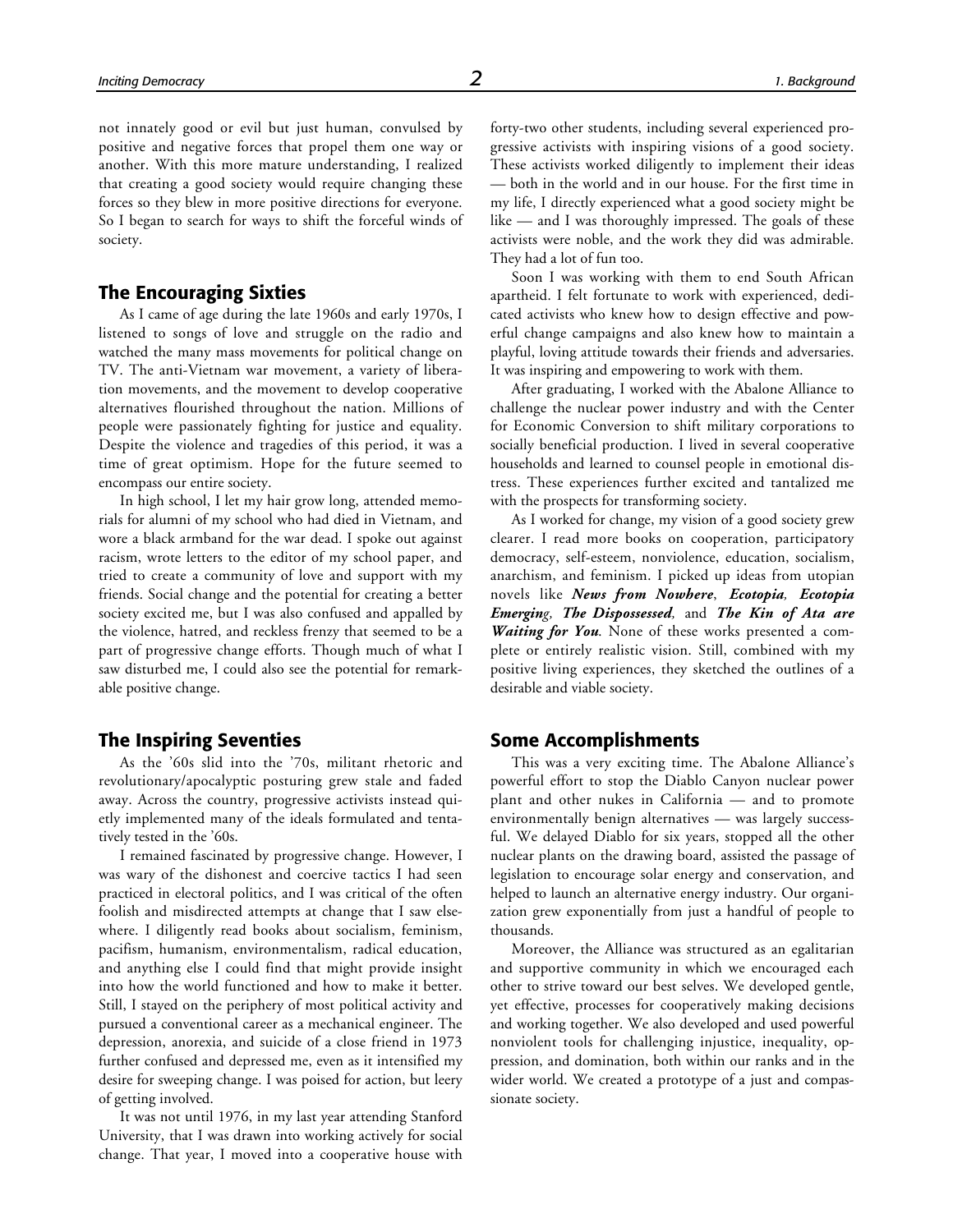*As I stood with my colleagues singing songs of struggle and love at the gates of Diablo Canyon, Livermore Labs, and Fort Ord, I knew what it was like to really live — to stand shoulder-toshoulder with other people, to boldly fight oppression and injustice, to courageously risk my career and my life for something truly important, to love people deeply, to cherish all of humanity.*

*What if everyone did this? What if the whole world were like this? What if our daily lives had this same camaraderie and loving spirit?*

While we developed an outstanding campaign around safe energy, other progressive activists had done equally admirable work on other issues. The Freeze movement to stop and reverse the nuclear arms race was growing rapidly and garnering massive support. On June 12, 1982, one of the largest political demonstrations in the United States brought together a million people who marched through New York City and vigorously advocated disarmament. Polls at this time showed about three-quarters of the public supported a bilateral nuclear weapons freeze.

At this same time, the campaign to end U.S. military and economic domination of Central American countries began to take off, and campus activity against South African apartheid was spreading. Resistance to registering for the military draft was also strong. The campaigns to end environmental destruction, racism, sexism, heterosexism, and domestic violence were developing rapidly. Cooperative grocery stores and other alternative enterprises flourished. Therapy and support groups helped thousands of people work through emotional injuries and overcome their limitations. Internationally, nonviolent movements challenged governmental domination in Iran, the Philippines, and Poland. In West Germany, the Green Party secured a place in the government and promoted political and social ideas similar to those of the Abalone Alliance.

There were, of course, many problems with change groups — flakiness, inefficiency, foolish blunders, manipulation, infighting, naïveté, cynicism, and so on. Still, our problems seemed mostly petty and solvable if we just kept plugging away, learning from our mistakes, and improving. Admittedly, we made many mistakes. And overall there were not that many people working for real progressive change. Still, we seemed to be moving in the right direction. It felt to me that we were building — slowly but surely what Martin Luther King, Jr. called "the beloved community."

#### **A Promising Vision**

By the early 1980s, I was expecting an even greater level of nonviolent political activity. I hoped it would lead directly to significant, fundamental change in the United that our nonviolent change movements would continue to grow and involve an ever-larger number of people. I assumed our organizations would continuously develop, broaden, and mature until they were strong and wise enough to address all the important problems of society. I imagined that more and more people would have increasingly greater power to shape society, and they would be ever more sensible in exercising this power.

After watching activists employ a wide array of powerful methods to bring about change, and seeing them achieve incredible successes, transforming society seemed within reach. It appeared possible that we could eventually stop military saber rattling by the world's nations, halt destruction of the environment, and end the domination of people (and of other beings). It seemed within reach to restrain and then reform thieves, gang members, thugs, batterers, rapists, drug lords, pimps, mobsters, slumlords, corporate fat cats, power-hungry politicians, tyrannical authorities, and everyone else who made our society miserable. It seemed quite possible to end corruption, oppression, poverty, illiteracy, alcoholism, rape, battering, homelessness, racism, sexism, and all the rest.

*One man with an idea in his head is in danger of being considered a madman: two men with the same idea in common may be foolish, but can hardly be mad; ten men sharing an idea begin to act, a hundred draw attention as fanatics, a thousand and society begins to tremble, a hundred thousand and there is war abroad, and the cause has victories tangible and real; and why only a hundred thousand? Why not a hundred million and peace upon the earth? You and I who agree together, it is we who have to answer that question.* — William Morris<sup>1</sup>

#### **Two Steps Forward, Two Steps Back — The Potential Unrealized**

But it did not happen that way. Instead, at every level the power structure fought back and thwarted our efforts. For example, in 1981 the Reagan administration and the New Right came to power and systematically dismantled, overturned, or undermined the alternatives we had started to build. They distorted and ridiculed our best ideas, and the news media amplified their criticism. The resources we needed to develop our projects evaporated. The economy soured and those of us who had voluntarily labored for the common good were forced to take whatever jobs we could find. Under the weight of this assault, our communities of support were stretched so thin that they snapped, flinging people apart.

Meanwhile, those who promoted and best exploited individualism, greed, militarism, racism, sexism, classism,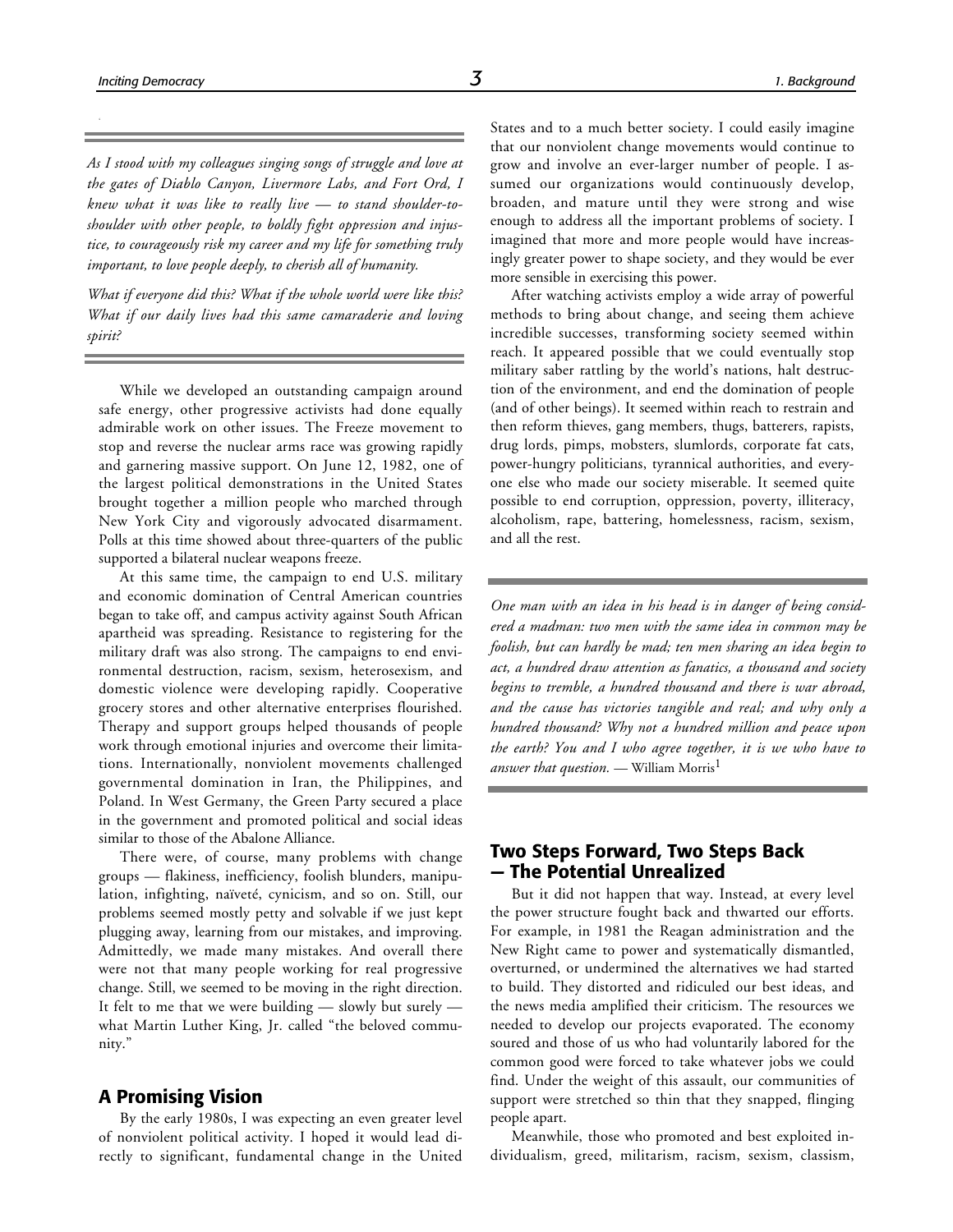lauded and abundantly rewarded. Those politicians who best groveled before wealthy donors were able to stay in office while those of conscience were challenged and many were turned out. Many positive accomplishments were reversed, eroded, co-opted, or forgotten, including such important, hard-fought victories as progressive income tax rates, anti-discrimination laws, access to safe abortion, pollution abatement laws, and lowered military budgets. Progressives continued to fight for positive change, but we had only limited success.

Now, at the dawn of a new century, we are still in a situation where a tiny minority of people makes most of the important decisions of society, and they generally make decisions that primarily benefit favored groups. In this era, the public passively accedes to preposterous, Far Right solutions: missile defense to solve the danger of nuclear annihilation; tax cuts for the rich and cutbacks of anti-poverty programs to solve the problem of government interference in our lives; finger-wagging moralism to solve the problems of teenage pregnancy, poverty, drug abuse, and AIDS; tougher laws and more prisons to address the problem of crime; and a massive military budget, xenophobic rhetoric, and support of murderous foreign armies to solve the "problem" of Third World countries' rejection of U.S. control. Great sums have been squandered on sordid savings and loan deals and wasted on superfluous military equipment. The rich are richer, the poor are poorer, and the crazy are crazier. Weapons abound, and our fragile world environment is more polluted and battered — natural resources consumed, the ozone layer breached, fertile topsoil washed away, groundwater depleted, and numerous species decimated.

At this time, progressives have little influence in Congress. Peace groups, social justice organizations, environmental groups, and social service agencies all scramble for limited funds. Some progressive activists who once struggled against injustice with every ounce of their being now just struggle to get by. Many who once reached for the stars now just reach for a beer. For many, hopefulness has disintegrated into bitter hopelessness.

*The world has achieved brilliance without wisdom, power without conscience. Ours is a world of nuclear giants and ethical infants.* — World War II General Omar Bradley

Even more disheartening is that this is not the first time this has happened. Looking back through history, we find similar movements for progressive change — the populist movement of the late 1800s, the socialist movement of the early 1900s, the labor struggle of the 1930s and '40s, the civil rights and antiwar movements of the '60s — faltered just when they began to have some impact.

After tallying up our limited accomplishments and many setbacks, skeptics suggest we may be engaged in a futile struggle — the issues and scenery change, but we never really get any closer to the beloved community. These skeptics suggest that creating a good society is just a hopeless pipe dream.

In analyzing history, there appears to be a cyclic pattern: we begin each new political endeavor full of hope and inspiration and struggle gallantly for several years. Then, at some point, our efforts are overturned by the established powers,

subverted by competing aspirants, wrecked by our dumb mistakes, or gutted by our own infighting. Sometimes we achieve victories, but for every struggle we win, it seems we lose another. Moreover, we must zealously defend our few victories forevermore or they are snatched away from us.

*Just because everything is different doesn't mean anything has changed.* — Irene Peter

*Why does it happen this way? What can we do about it? How can we create a good society conclusively — in a way that is not soon undone and in which those who oppose and undermine it today would instead cherish and support it?*

These are crucial questions — ones that we must answer if we are to bring about fundamental positive transformation of society.

*Sit down before fact as a little child, be prepared to give up every preconceived notion, follow humbly wherever and to whatever abysses Nature leads, or you shall learn nothing.* — Thomas Huxley

#### *PERHAPS THE TIMES JUST AREN'T RIPE FOR CHANGE*

Many theorists postulate that massive change can only take place when the times are right: when conditions are so horrible that almost everyone demands change and society's traditional institutions can no longer offer viable solutions. They argue that only at these times of crisis can truly revolutionary change occur and that change will *inevitably* occur at these times.

Certainly, widespread misery creates a climate for change, and critical events can then trigger a revolution. However, centuries of misery and innumerable revolutions have still not led to fundamental progressive transformation. Misery often leads only to more misery. Revolutions usually just disrupt and destroy the existing society; from the ashes, it is difficult to rebuild and establish a new, positive society.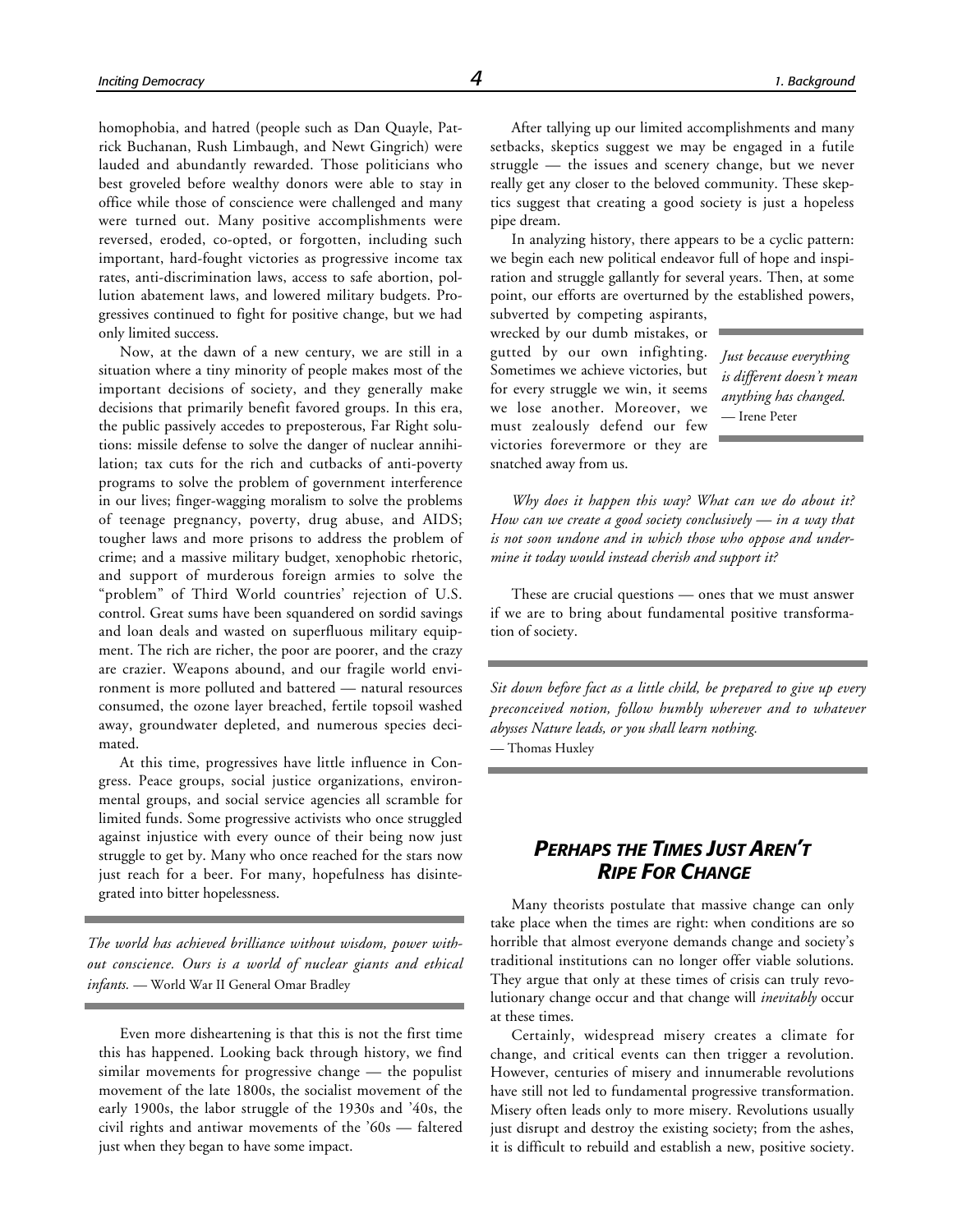Instead, militarists and opportunists typically rush in to restore order and seize power for themselves.

The United States seems especially adept at weathering change without transforming in any basic way. For example, successful struggles for democracy in the past now mean that fewer groups of people are excluded from voting than before, but still a privileged minority control most of society. Slavery is now illegal and women can escape the confines of their households, but poverty and wage slavery are still widespread and restrain people in many of the same ways. Roads and cars have lessened many hardships but have ravaged the environment. European powers no longer maintain colonial domination over the world, but now the United States military imposes a "sphere of influence" and multinational corporations wield economic dominance over most people of the world.

The times are never particularly fortuitous for fundamental change. Historical events induce change, but they do not necessarily lead to positive change. If we want transformation, we must take the initiative and *create* it ourselves. When historical events produce openings for change, we must be ready with positive policy measures and strong organizations that can push for their enactment.

#### *IS IT EVEN POSSIBLE?*

Is it even possible to create a good society? Maybe it is an impossible task — like building a perpetual motion machine or remaining forever young. Perhaps human nature is so innately vile or the circumstances of reality are so austere that a good society is unachievable.

*Most of the things worth doing in the world had been declared impossible before they were done.* — Louis D. Brandeis

#### **Are Humans Innately Evil?**

Throughout recorded history, religious leaders and philosophers have suggested that greed and belligerence are innate human characteristics — dictated by vindictive gods, a wily Satan, or the cruel dictates of evolution in a world of limited resources. Some have suggested that each of us has an inherent "dark side" that makes us greedy, irrational, angry, depressed, jealous, arrogant, and cruel.

 It is true that human nature drives us to secure food, water, shelter, love, and sex and that this regularly puts us in conflict with others. Moreover, we have an aggressive side that enables us to kill prey, steal food from other animals (or people), and threaten our predators. Our hormones stimulate a sexual craving that can drive us to distraction for large

parts of our lives. However, these drives certainly do not indicate that we are wicked, and they are not beyond our control. We can consciously decide how to act.

Admittedly, people can be completely out of control at times. Severe thirst, hunger, or deprivation will compel us relentlessly to find a way to satisfy our cravings, even at others' expense. Threat of mortal danger will make us fearful and stimulate a rush of adrenaline into our bloodstream, preparing us for an extremely powerful "fight or flight" response. Moreover, whenever someone attacks our sense of worth by insulting, taunting, or mocking us, we may explode with rage.

However, each of these is a defensive response to protect our bodies and our sense of worth from immediate danger. Each is an appropriate response to a particular situation and subsides when the danger passes.

Research over the past few decades indicates that extreme and enduring negative emotions — grudges, malevolence, phobias, depression, arrogance, cruelty — are conditioned responses to brutal or long-term oppression.2 When people are severely traumatized or routinely neglected or battered, they swallow the hurt in a way that makes it come back out twisted and merciless — resulting in inappropriate reactions and intense, persistent negative feelings. In short: severe oppression induces wickedness. People who act badly are not evil — they are emotionally injured. If they had never been mistreated or if they had had a chance to heal, they would not act maliciously.

Of course, some people are truly psychotic or schizophrenic. They apparently have chemical imbalances in their brains that make them deranged. Since they are insane and not responsible for their actions, they too cannot be considered evil. Moreover, their condition can now sometimes be treated with drugs.

It is also true that children in our society are taught many evil ideas. Parents may inadvertently pass on oppres-

sive attitudes like racism, sexism, ageism, classism, heterosexism, and so forth whenever they teach their *No one is born a bigot.* children about the world or read

them a story. Some parents, teachers, and church elders explicitly teach

 $\overline{a}$ 

— Bumpersticker

children to fear or detest other people based solely on their appearance, speech, beliefs, or practices.\*

Many children are also indirectly taught behavior that is unsuitable in a civilized society. Society's leaders justify war, violence, and coercion if carried out by "duly appointed authorities." They often wink at acts of deception, corruption, and theft if committed by the beautiful, rich, or powerful. A great deal of advertising encourages gluttony, greed,

<sup>\*</sup> Some people have argued that prejudice is natural and irrevocable. However, until children are taught prejudice, they have no understanding of it — they see difference, but do not judge. Many people raised in bigoted households have refused to adopt prejudice, and many others who have been deeply imbued with prejudice have overcome it. So prejudice is clearly not inherent in humans.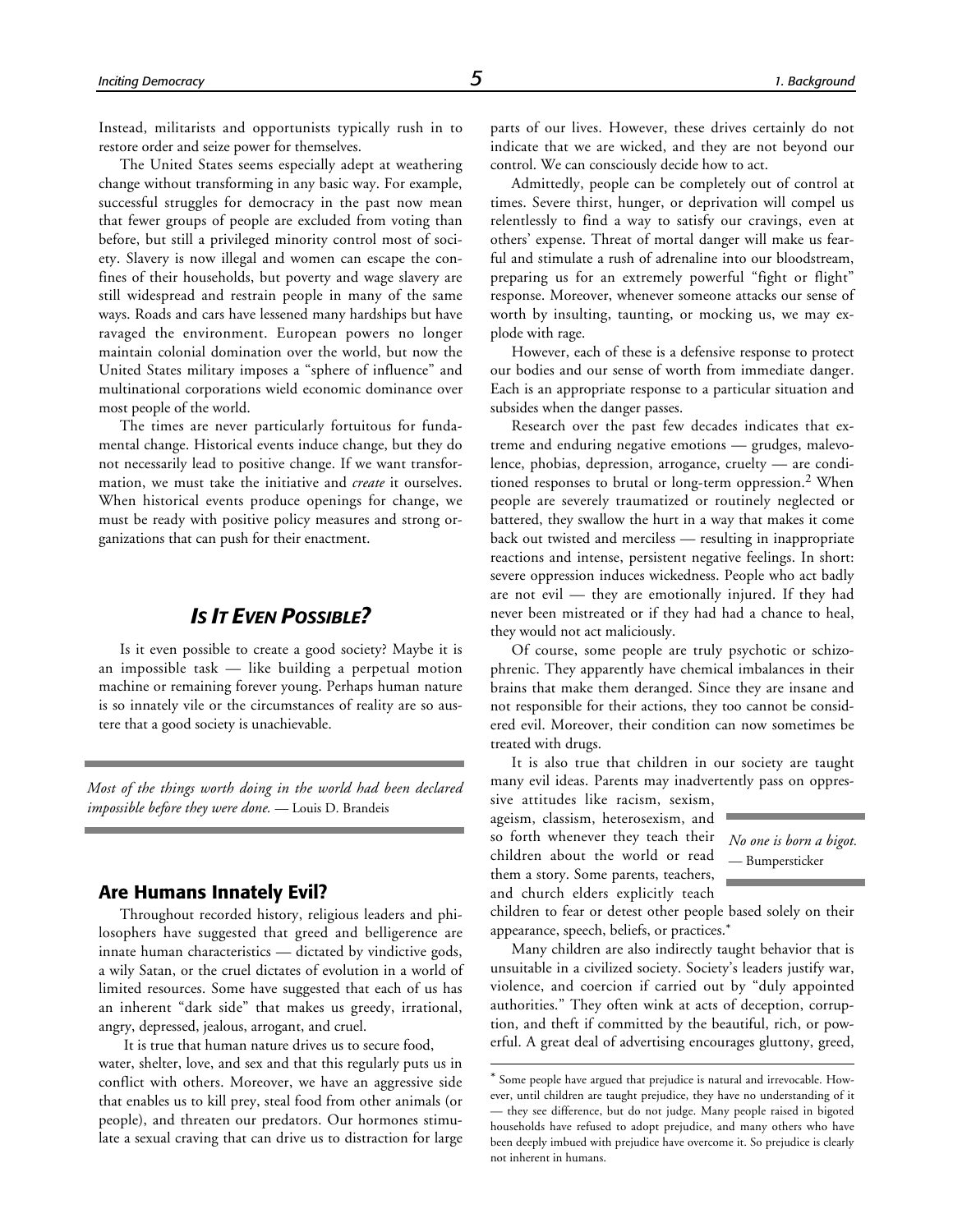lust, and envy. To a great extent, our culture passively tolerates date rape and battering of women and children.

Evil ideas can be learned, and in our current society, they are learned by many people. But evil ideas can also be unlearned or never taught in the first place.

Overall, there is little evidence that humans are *inherently* evil. To the contrary, much evidence suggests that humans are naturally cooperative and loving.

• That we are usually shocked and appalled by war, violence, rape, intimidation, and terror (rather than bored, comforted, or delighted by it) attests to our good nature. When people are hurt or cry, our empathy moves us to comfort them and respond to their needs. Typically, our greatest joy comes from laughing and playing with others.

• That six billion of us can coexist on this tiny planet, mostly without incident, indicates that we are amiable beings. Every day, each of us typically encounters hundreds of people. Generally, other people are nice to us, and we courteously reciprocate. People seldom wage war against their neighbors, and when they do, it is unusual enough to be newsworthy.<sup>3</sup>

• That some people can endure ruthless torture extending over years and still be compassionate towards other people (sometimes even toward their torturers) indicates how great is humankind's potential for love, forgiveness, and reconciliation

Moreover, humans have many inherent traits that counter whatever bad side we might have. For example, altruism *is* probably an inherent human trait since it makes evolutionary sense: those who help their family, community, and species are more likely to ensure that their offspring survive than those who work only for themselves.<sup>4</sup>

This is not to say that humans are perfect. We all make mistakes, and we regularly hurt others. Nevertheless, our ability to make mistakes does not mean we are inherently evil, and it does not prevent us from creating a good society.

*Some families are not dysfunctional. Some schools nurture and support children. Some people are healthy, rational, self-assured, compassionate, and nonviolent. If some people can be this way, why not everyone?*

#### **Is There a Shortage of Critical Resources?**

Every human requires a certain amount of resources air, water, food, shelter, and so on — to have a good life. If there were not enough critical resources for everyone, then it would be impossible to create a good society. No matter how cooperative and compassionate we were, our society would still be miserable if, for example, we were all starving — at best, we could only share our misery equally and democratically. If there are not enough critical resources in the

world, then the best possible society might be one like our own in which some people live well, others live miserably, and powerful armed forces, working at the behest of the rich, ensure it stays this way.

There might have been times in the past when our world was constrained by critical resource shortages, perhaps in prehistoric times during ice ages or more recently during periods of prolonged drought or flood. Now, however, our world is assuredly not this way.

As an example, consider food supplies. Researchers at the Institute for Food and Development Policy (Food First) have shown that there is enough food to adequately feed every person on earth — even enough in each of the poorest countries to feed every person in that country.<sup>5</sup> They find that all that is missing is real democracy that would enable those at the bottom to exert control over the distribution of societal resources.

Our current world also has supplies of clean water, shelter, and basic healthcare adequate to meet the needs of every person. Shortages of these resources now only occur in those places where people are at the mercy of powerful armies. Furthermore, there are no real shortages of human interaction, community, and love — these are only in short supply when our shyness, fear, and cultural hangups get in the way. Hence, there appear to be sufficient resources to create a society that meets the basic needs of everyone in the world.

*The world has more than enough resources to accelerate progress in human development for all and to eradicate the worst forms of poverty from the planet. Advancing human development is not an exorbitant undertaking. For example, it has been estimated that the total additional yearly investment required to achieve universal access to basic social services would be roughly \$40 billion, 0.1% of world income, barely more than a rounding error. That covers the bill for basic education, health, nutrition, reproductive health, family planning, and safe water and sanitation for all.* — United Nations Development Programme<sup>6</sup>

Moreover, I believe our world is rich enough to provide more than just the basics. In 1995, \$865 billion (2.8% of the world monetary economy) was devoted to producing military equipment and supporting military personnel.<sup>7</sup> A good society could redirect these resources to fulfilling human needs.

Moreover, we could use our resources much more efficiently. Most western European countries have high standards of living, similar to the United States, yet consume far fewer resources than here. In addition, fewer resources would be needed if products were made to last and to be recycled when they reached the end of their life. Even fewer resources would be needed if we could reduce the world's population. This should be feasible in a good society.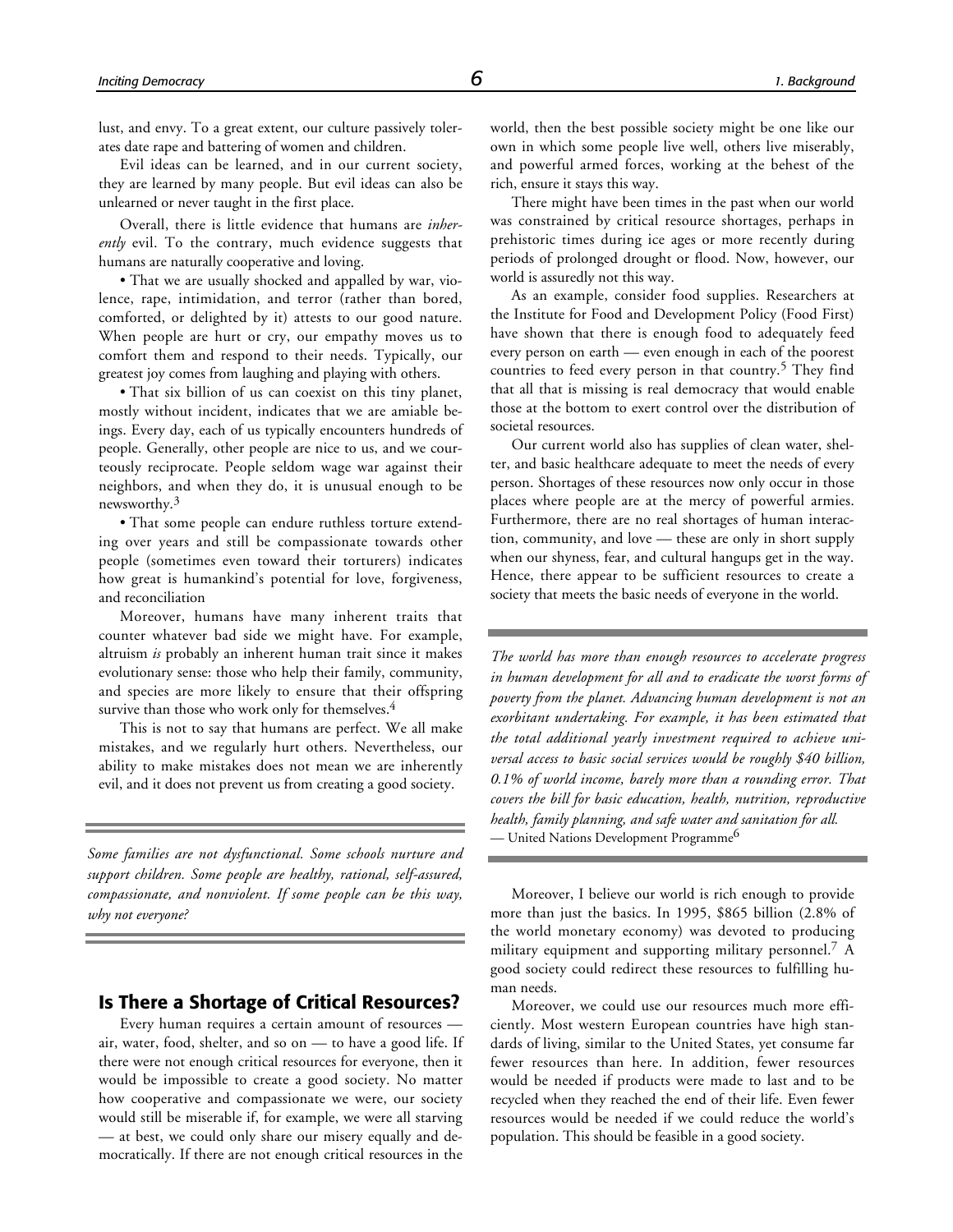#### **Are There No Viable Solutions?**

If humans are not inherently evil and if we are capable of adjusting to real world resource limitations, then why have we not yet created a good society? Are the difficulties just too large and intractable?

In this world, problems are inevitable. Humans are eternally vulnerable to weather, disease, pests, and predators. As independent individuals, we often disagree with each other. Our wants and needs frequently conflict. Clearly, there is no way we will ever be able to eliminate all problems and conflicts.

However, for centuries, social explorers have searched for ways to grapple with social problems, and they have discovered many remedies that solve or mitigate them. Over the years, these explorers have tested their solutions and recorded them for the benefit of others.

Especially in the last century, the expansion of detailed, systematic research and advances in the technology of recording and communicating ideas have enabled researchers

*No matter how cynical you get, it is impossible to keep up.* — Lily Tomlin

to discover and disseminate many ingenious and practical solutions to some of the most vexing of society's problems. They have developed means to negotiate treaties between warring nations, to cooperatively resolve conflicts, to organize efficient and just economic

systems, to raise children to be self-confident, self-reliant, and emotionally healthy, to heal people from horrible emotional traumas, and to challenge injustice, repel violence, and topple oppressive governments. Figure 1.1 shows six solutions developed over the last few centuries that address some of the most difficult and seemingly intractable problems.

As an example, consider one of the more formidable problems facing humankind — the problem of "evil" people who viciously attack others. As described in the previous section, psychologists have determined that much of this evil is imbued in childhood through brutal trauma. If children are not brutalized, they do not become malicious. For those who are brutalized, intensive emotional therapy can heal much of the injury over time. Those few people whose trauma cannot be healed could be restrained so they do not hurt others. They could be kept away from society in humane homes, designed not to punish but only to prevent them from hurting anyone else.

In summary, the problem of "evil" people could be mostly solved by protecting people from brutalization, counseling those who were hurt, and humanely restraining those who could not be counseled back to health. If these solutions were applied widely, then the problem of "evil" people would shrink to insignificance and would not prevent us from creating a good society.

Other solutions are not as well known, but also exist.\* Generally, the more I have searched for solutions, the more solutions I have discovered. And the more I investigate them, the more impressed I am with them.

I am convinced there are viable solutions to *every* critical, human-caused problem that plagues our world. For every type of disagreement, conflict, and confrontation in the world, no matter how unyielding it appears, invariably someone has solved a similar problem at least once somewhere, sometime.

Clearly, many problems are not always solved well. For every time an effective solution is applied well to a problem, there are hundreds of other times when the wrong solution or no solution is applied, leading to worthless or counterproductive results.

*What exists, is possible.* — Kenneth Boulding

Nevertheless, if there is a way to solve a problem once, then obviously it is not an *impossible* problem — it *can* be solved. Conceivably, we could solve it every single time if we could just apply the known solution. Nothing must be discovered or invented. No laws of physics must be overturned. We need only to learn of these solutions, pass them on to the people who need them, and then help those folks obtain the necessary resources (time, money, people-power, expertise, and so on) to apply them well. Certainly these are daunting tasks, but they are not impossible.

#### **Is Society Too Far Gone?**

Perhaps there are so many problems intertwined so tightly into a miserable mess that it is impossible to untangle them all. If so, then we could never create a good society.

At times, I have certainly felt this was the case. There are so many problems, they are so tangled, and they are so persistent that they seem overwhelming. Fortunately, we live in a time when similarly complex problems are routinely solved.

For example, before it was done, putting a human on the moon seemed like an impossible task — one with a myriad of conflicting problems that would require tens of thousands of people to work together to create almost flawless equipment. Though extremely difficult, this task was accom-

1

*It is difficult to say what is impossible, for the dream of yesterday is the hope of today and the reality of tomorrow.* — Robert H. Goddard, pioneering rocket scientist

plished. Achieving this goal required engineers to develop several whole new disciplines (including project management and systems engineering) and to expand others greatly — such as the field of quality control.

Chapter 2 describes many of these solutions. The books listed in the Methods of Changing Society section of Chapter 12 describe many more.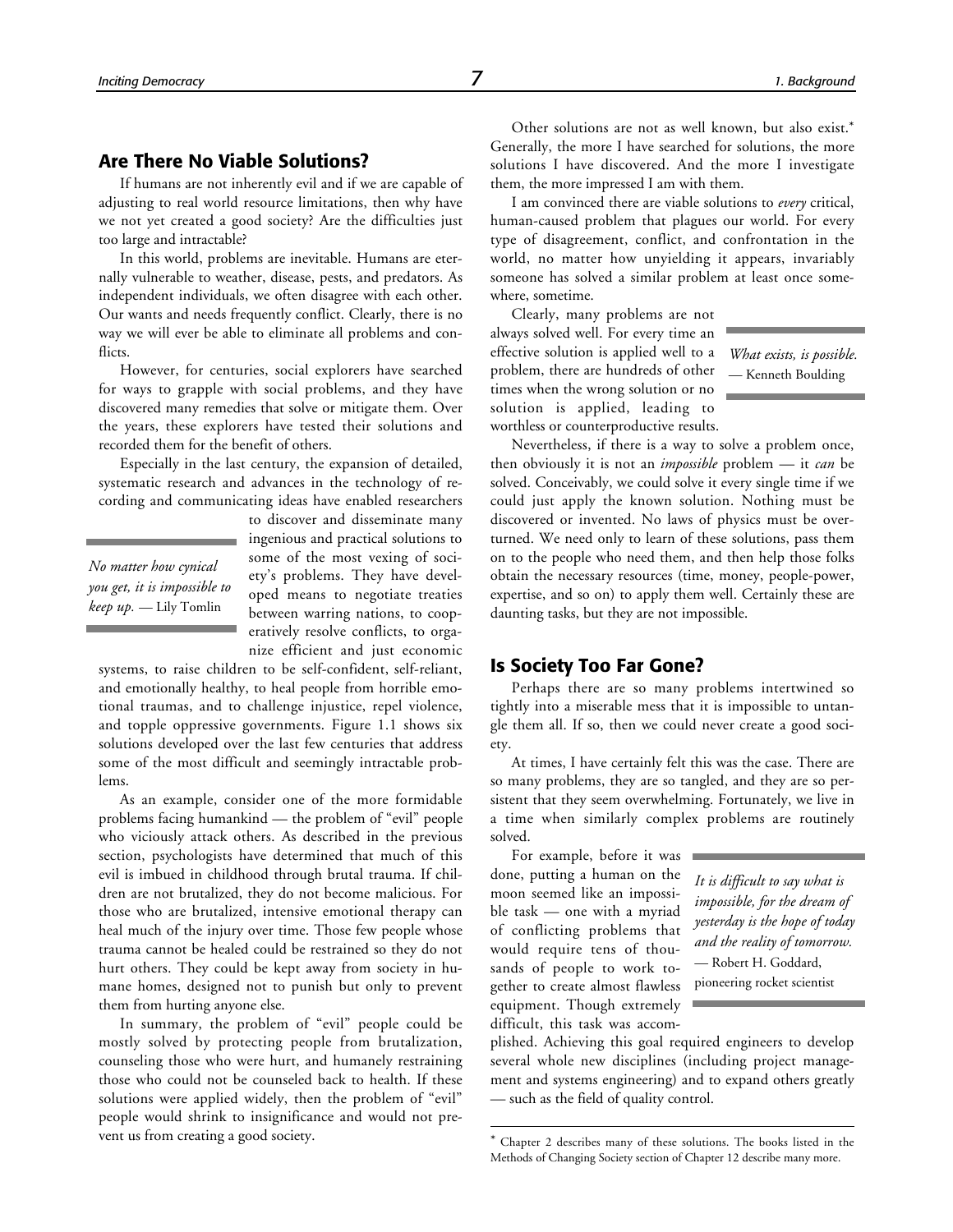It also once seemed too complex to solve the problem of integrating people of vastly different cultures into a single nation. But over the last two hundred years, the United States has demonstrated that it is possible — though our society obviously still needs a great deal more work. Achieving this goal required developing and spreading two new concepts: the idea that people could integrate into another culture and then, later, the even better concept of a diverse multicultural society.

There are many problems that once seemed too complex to solve — until they were solved. To date, humans have been able to solve virtually every problem they consistently and unambiguously devoted effort to solving (within the constraints of physics). People living a few hundred years ago would consider our now commonplace technologies

(like jet aircraft, computers, and the Internet) and social systems (like national healthcare and the system of libraries) to be extraordinary, almost unimaginable accomplishments. The problems we now face seem insurmountably complicated, but they too may only require systematic sorting and solving.

*Any sufficiently advanced technology is indistinguishable from magic.* — Arthur C. Clarke, science fiction author

### **Figure 1.1: Seemingly Impossible Problems and Some Viable Solutions**

| "Impossible" Problem                                                                                                                                            | <b>Underlying New</b><br>Paradigms                                                                                                                      | <b>Viable Solution</b>                                                         | <b>Primary Methods</b>                                                                                                                                                                                                                                                                                    | <b>Some Main</b><br>Developers                                                                                   |
|-----------------------------------------------------------------------------------------------------------------------------------------------------------------|---------------------------------------------------------------------------------------------------------------------------------------------------------|--------------------------------------------------------------------------------|-----------------------------------------------------------------------------------------------------------------------------------------------------------------------------------------------------------------------------------------------------------------------------------------------------------|------------------------------------------------------------------------------------------------------------------|
| Disease, natural disasters.<br>superstition, irrationality                                                                                                      | Reality is consistent,<br>understandable.<br>testable, and changeable<br>by humans                                                                      | Scientific method<br>of analysis<br>(leading to<br>technological<br>solutions) | Hypothesis-testing, open debate and<br>challenge                                                                                                                                                                                                                                                          | Hundreds of<br>people including<br>Aristotle and Plato                                                           |
| Oppressive powerholders<br>who cannot be persuaded<br>to change their ways and,<br>when violently over-<br>thrown, are replaced by<br>equally oppressive rulers | Powerholders are de-<br>pendent on the support<br>or at least passive<br>consent of thousands of<br>others                                              | Nonviolent<br>struggle                                                         | Withdrawal of support for<br>powerholders - when the consent<br>is withdrawn, the powerholder must<br>change or lose power; care for and<br>personal support of adversaries while<br>requiring them to change their<br>destructive behavior                                                               | Thoreau, Tolstoy,<br>Gandhi, King, and<br>thousands of others                                                    |
| "Evil" — aggression,<br>malicious, wanton<br>violence                                                                                                           | Humans are inherently<br>decent, but they are<br>conditioned by destruc-<br>tive cultural condition-<br>ing and dysfunctional<br>emotional conditioning | Education, loving<br>attention, emo-<br>tional therapy and<br>healing          | Education, meditation, solitude,<br>journal writing, emotional coun-<br>seling, emotional catharsis, prayer,<br>community support, nonviolent<br>struggle                                                                                                                                                 | Psychologists,<br>religious leaders,<br>"New Age" activists                                                      |
| Rigidity, prejudice,<br>intolerance, dogmatism,<br>obsession, compulsion,<br>inhibition                                                                         | In a safe environment.<br>humans will rise to<br>their full human<br>potential and be<br>powerful, loving,<br>responsible actors                        | Emotional/<br>spiritual growth<br>practices                                    | Loving, respectful childrearing;<br>emotional counseling, structured<br>exercises, games, rituals, role-play-<br>ing, and other experiences carefully<br>designed to shake us out of our old<br>rigid patterns and let us explore and<br>practice new ways of acting in a safe,<br>controlled environment | Human Potential<br>movement,<br>advocates of loving,<br>respectful child-<br>rearing, spiritual<br>organizations |
| Conflicts over beliefs or<br>resources                                                                                                                          | There are mutually<br>satisfactory solutions to<br>real problems                                                                                        | Consensus<br>decision process,<br>conflict resolution                          | Cooperative decision-making,<br>principled negotiation, mediation,<br>conflict resolution                                                                                                                                                                                                                 | Quakers, nonvio-<br>lent activists, arms<br>control experts                                                      |
| Mind control - human<br>susceptibility to cults,<br>manipulation, and pro-<br>paganda; mob behavior                                                             | When raised to think<br>for themselves, humans<br>are intelligent and<br>responsible                                                                    | Individual<br>empowerment<br>and personal<br>responsibility                    | Empowering childrearing and edu-<br>cational methods in which children<br>are given responsibility and allowed<br>to make mistakes without harsh<br>criticism                                                                                                                                             | Jefferson, Bakunin,<br>radical education<br>movement                                                             |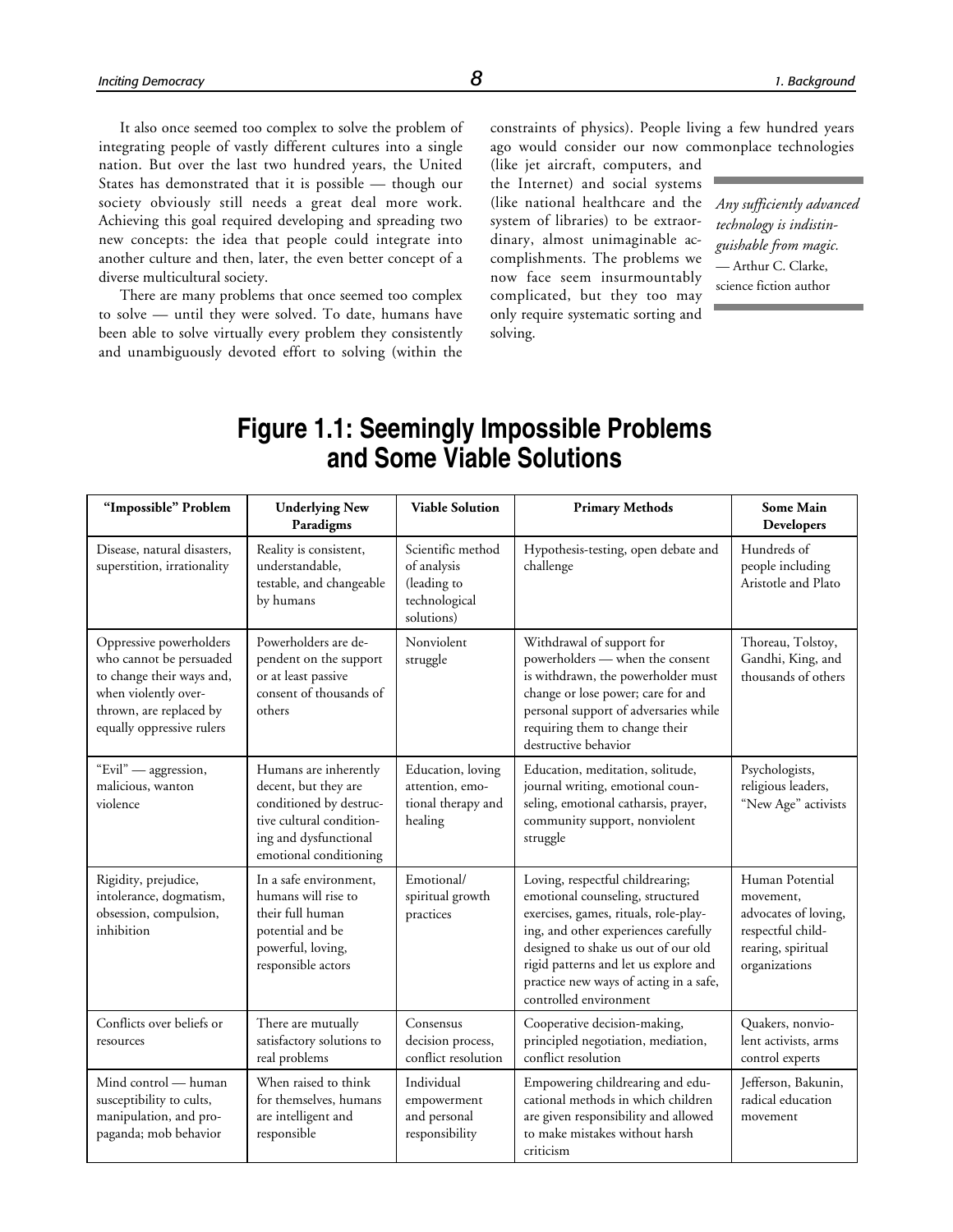#### *REASONS FOR HOPE*

After considering these arguments, I conclude that it is possible to create a good society — there are no insoluble problems, nothing that is physically impossible or culturally unachievable. Humans created this society and we re-create

*Since wars begin in the minds of men, it is in the minds of men that the defences of peace must be constructed.* — UNESCO Constitution, 1946

it every day — we can create another kind of society if we try. Of course, this does not mean it will be easy. We face strong and widespread opposition at every level. Creating a good society will require more effort than we have ever exerted before.

Still, many factors make it not

only possible to create a good society but make it much easier than we might expect. Whenever I feel discouraged, I try to review these points.

#### **• Most People Have Experienced a Bit of a Good Society**

At some point in their lives, most people experience periods of kindness or peace that provide them with an inkling of what a good society could be like. These times may only last a short while, they may involve only a spouse or a few close friends, or they may only exist in a movie or book, but they suggest what a wider good society might be like. When people experience these moments, they generally wish they could prolong them. This leads to the next point…

#### **• Most People Want a Good Society — We Are All on the Same Side**

I have never met anyone who did not want life to be good for herself and others. Virtually all people would like to live in a just and compassionate society where they have control over their lives — a world of respect, joy, love, and laughter.

Admittedly, many people cannot imagine such a society, most do not believe it can or will ever come to pass, and everyone has different notions about how that society would be configured. Moreover, some people's ideas, if implemented, would infringe on the happiness of others. And, of course, some people would rather keep our existing society, since in their present positions of power and affluence they are doing quite well.

Nevertheless, I believe that most people do want a good society and would be willing to devote some effort to create it. Since most people want a good society, when we are truly working towards that goal, then all these people are on our side.

#### **• Most People Agree about the Basic Elements of a Good Society**

Almost everyone agrees about the basic components of a

good society. For example, no one wants to be hurt, so everyone can understand that no one else would ever want to be hurt either. Therefore, everyone understands the Golden Rule: "Do unto others as you would have them do unto you." Most people assume a good society would stand on this principle and assume that in a good society no one would be oppressed or exploited.

Similarly, most people's vision of a good society would ensure everyone had her basic needs met for air, water, food, shelter, safety, warmth, healthcare, meaningful work, leisure, exercise, community, and love. If pressed, most people would also probably acknowledge that in a good society disagreements would have to be worked out in mutually satisfying ways — no one should be able to just impose her will on another.

#### **• Most of the Time Most People Are Civil**

Most of the time, most people obey laws and treat each other with civility. Most do not attack, rape, murder, or oppress other people or commit vandalism or arson against others' property.

#### **• Most People Act as Well as They Can**

Most people believe they are good. Even when their behavior is less than admirable, they believe they are doing their best. When they behave badly, they believe there is some good reason for their behavior. For example, parents who abuse their children usually scold them for some real or imagined transgression that justifies the "discipline." In addition, abusive parents typically rely on their own abusive childhoods to decide what is normal or legitimate.

Even those who act according to high moral values can err. We are often confronted with moral dilemmas that have no easy solution — "damned if you do, damned if you don't." No matter which we choose, we are forced down a path that violates our standards.

Each of us must also struggle with irrational compulsions, addictions, fears, and inhibitions of which we are only vaguely aware and over which we appear to have little con-

*Do not do to others what you do not want them to do to you.* — Confucius, *Analects* 15.23

*This is the sum of duty: do naught to others which if done to thee would cause thee pain.* — *The Mahabharata*, 5,1517

*What is hateful to you, do not do to your neighbor: that is the whole Torah; all the rest of it is commentary.* — *Talmud,* Shabbat 31a

*As you wish that men would do to you, do so to them.* — Luke 6:31, Matthew 7:12 (RSV)

*Thou shalt love thy neighbour as thyself.* — Leviticus 19:18, Matthew 22:39 (KJ)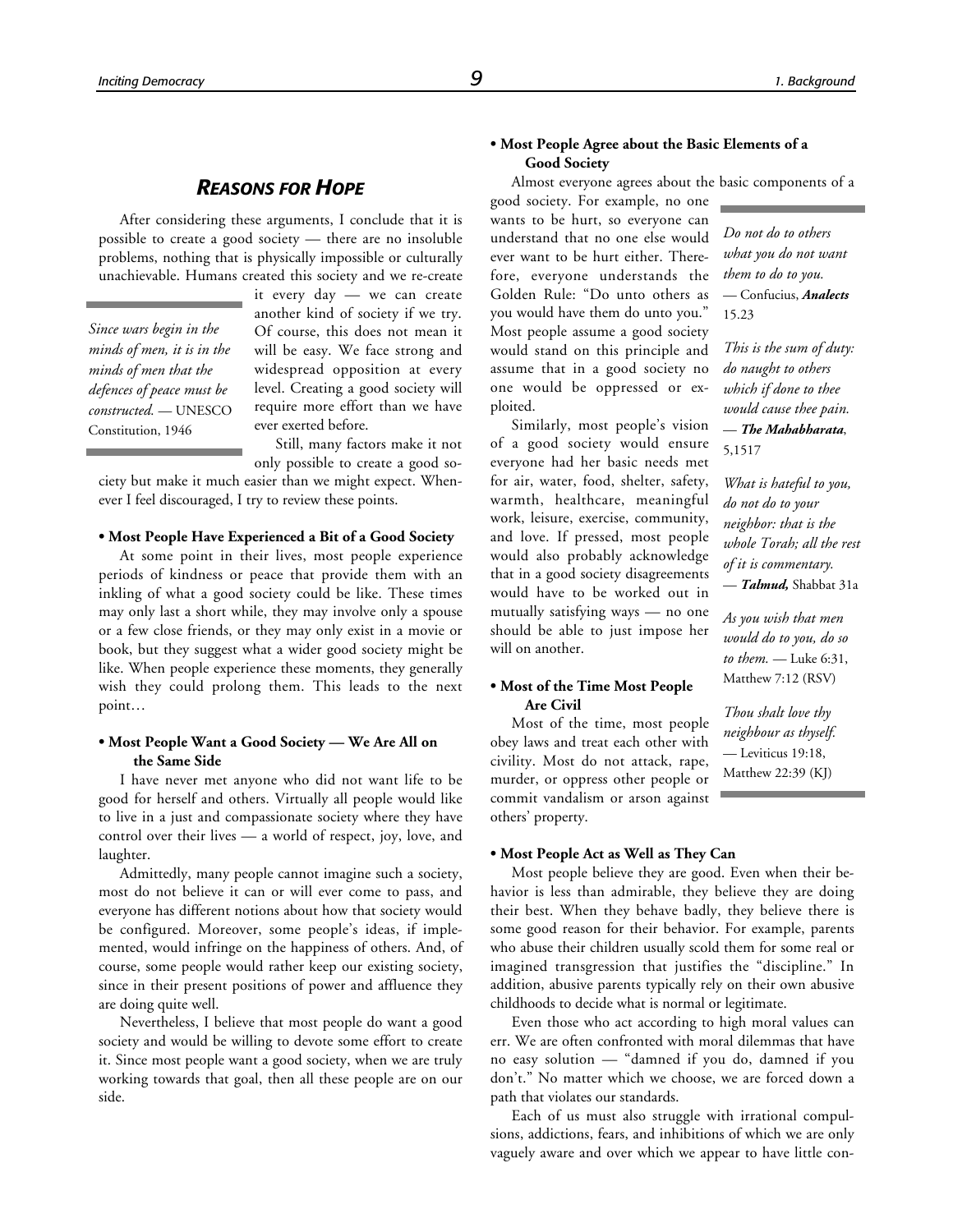trol. When we "knowingly" act contrary to our own moral code, it is usually due to forces beyond us.

Will Rogers once said that he never met a man he didn't like. I cannot go quite that far, but I have never met anyone whose actions seemed unwarranted once I took the time to hear her story. It appears to me that all people — given their upbringing, their education, their internalized fears and prejudices, and their current situation — act as well as they can under the circumstances in which they find themselves.

*To understand everything is to forgive everything.* — French Proverb

If we were able to create a society in which there were fewer bad choices and people had more information about the negative consequences of their actions, then I believe each person's guiding morality would lead her to act

well most of the time. This, in turn, would make it more likely that the society as a whole would be good.

#### **• Society Has Improved in Some Important Ways over the Centuries**

Many efforts to improve this country have succeeded. For example:

• Women can now own property and vote. Overt discrimination against women is no longer acceptable.

• It is fast becoming indefensible for men to "discipline" their children or wives by beating them.

- Women are no longer expected to obey their husbands.
- Racial and ethnic discrimination is illegal.
- Lynchings are no longer acceptable.

• Resolving conflicts by dueling is no longer acceptable.

*Slavery was once considered "the American way."*

• Disease is no longer considered unavoidable or interpreted as the vengeance of angry gods. Scientists have learned how to eradicate and control many diseases.

• Psychosis is now treated as mental illness, rather than moral affliction.

• Most homes are weatherproof, heated, and have running water, electric lights, refrigerators, and stainless steel silverware — luxuries that kings of yore would envy. Most people also have books, magazines, telephones, radios, televisions, VCRs, and automobiles — an abundance of material goods.

• A wide variety of basic human rights have been accepted and codified in compacts such as the U.S. Constitution's Bill of Rights and the United Nations Human Rights Charter.

These are just a few victories, but they indicate that change efforts can accomplish a great deal.

#### **• Movements for Progressive Social Change Are Viable and Powerful**

Movements for progressive change have accomplished a great deal.\* Here are just a few examples of recent successes in the United States:

• Reduced discrimination against and greatly expanded opportunities for women, racial minorities, gays and lesbians, and the disabled.

• Ended construction of new nuclear power plants and forced old ones to adhere to strict safety standards.

- Limited U.S. intervention in Central America.
- Helped to end apartheid in South Africa.
- Saved from extinction many endangered species.

• Banned or restricted many toxic substances such as asbestos, DDT, and PCBs.

#### **• Many People Now Work Hard to Create a Good Society**

Thousands of people work diligently every day, mostly without pay or recognition, to set things right. Approximately 68% of Americans contribute money to charities and 49% volunteer their time, averaging four hours per week. $8$ Though the results are not as great as we might like, this hard work shows how much desire and dedication there is for creating a good society.

*Fortunately, many people would prefer to live a simple life in a good society than a life of riches and power in a horrible society.*

#### **• Even More People** *Want* **to Work to Create a Good Society**

Many more people want to set things right. They want to live in consonance with their values, they want to work for goals they believe in, and they want to work with other kindhearted people.

Whenever social change movements illuminate an injustice and demonstrate a positive alternative, thousands of people rush forward to volunteer their time and money, even at the risk of their lives, their livelihood, or their stature in the community. Orators, like Eugene Debs and Martin Luther King, Jr., who speak directly to social problems and ask for help, often get a surprisingly positive response.

 $\overline{a}$ 

Describing the history and many successes of progressive social change campaigns is beyond the scope of this book. See the Social Change History section of Chapter 12 for a list of introductory books.